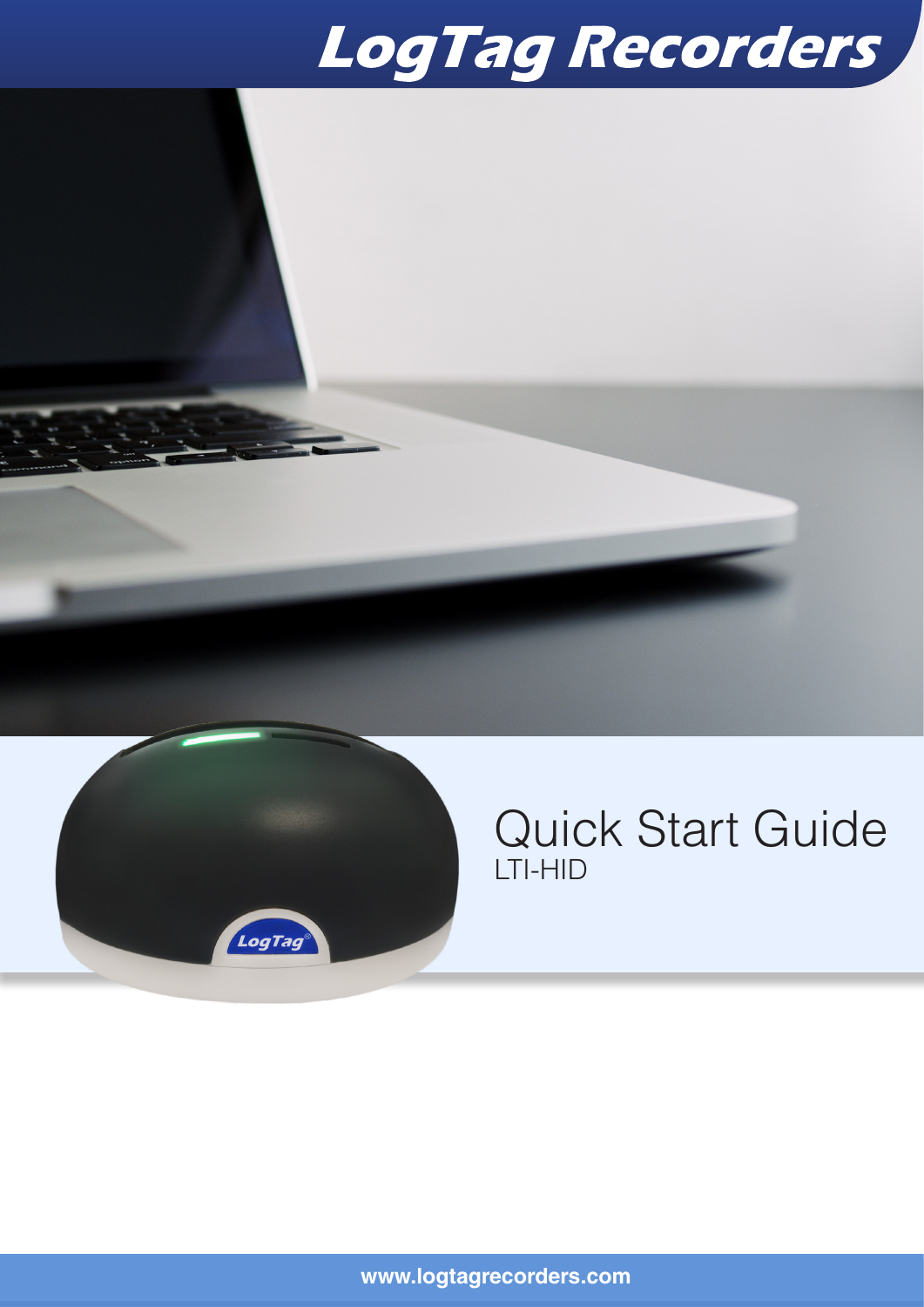#### 1. Introduction

The LogTag USB Desktop Interface model LTI-HID serves as the data transfer link between LogTag Analyzer software and your Logger.

- Used with all models that establish PC communication via the 3 contact pins at the rear of your Logger.
- Installs without a proprietary driver uses the Windows built-in communication interface driver instead.
- Red and green LED's provide feedback about the data exchange between Logger and software.
- The LTI-HID Interface Cradle comes with micro-USB to USB-A cable to connect your Interface Cradle to your computer.



#### 2. Connecting the Interface Cradle

Connect the Interface Cradle to your computer using the included USB cable. Please note that the wider part of the Interface Cradle's USB socket is oriented towards the bottom.

Both LED's will briefly blink to indicate your computer has recognized the new device. Windows will now proceed with the setup. This may take a few moments. Once the setup is complete, the Interface Cradle is ready for use.



- Open LogTag Analyzer.
- Insert the Logger into the Interface Cradle. After a few seconds, the downloaded data will appear. The green LED will turn off and the red will turn on to indicate the software is exchanging information with the Logger.
- If the data exchange was successful, the green LED blinks. You can now continue with additional tasks, such as configuring the Logger or hibernating it.
- When the Logger is being configured the red LED turns on again. Once the configuration parameters have been successfully transfered to the Logger, the green LED blinks.
- If an error occurred (for example, if the recorded data could not be downloaded, or the Logger could not be configured) the red LED blinks. The most common causes for this are a low battery, dirty contacts on the Logger or trying to download a while a Logger is still cold. You will also see the red LED blinking, if you don't provide a password where required or cancel an operation mid way. In this case, correct the issue and try again.
- Remove the Logger and the green LED will change from 'blinking' to 'on', ready for more Loggers to be inserted.